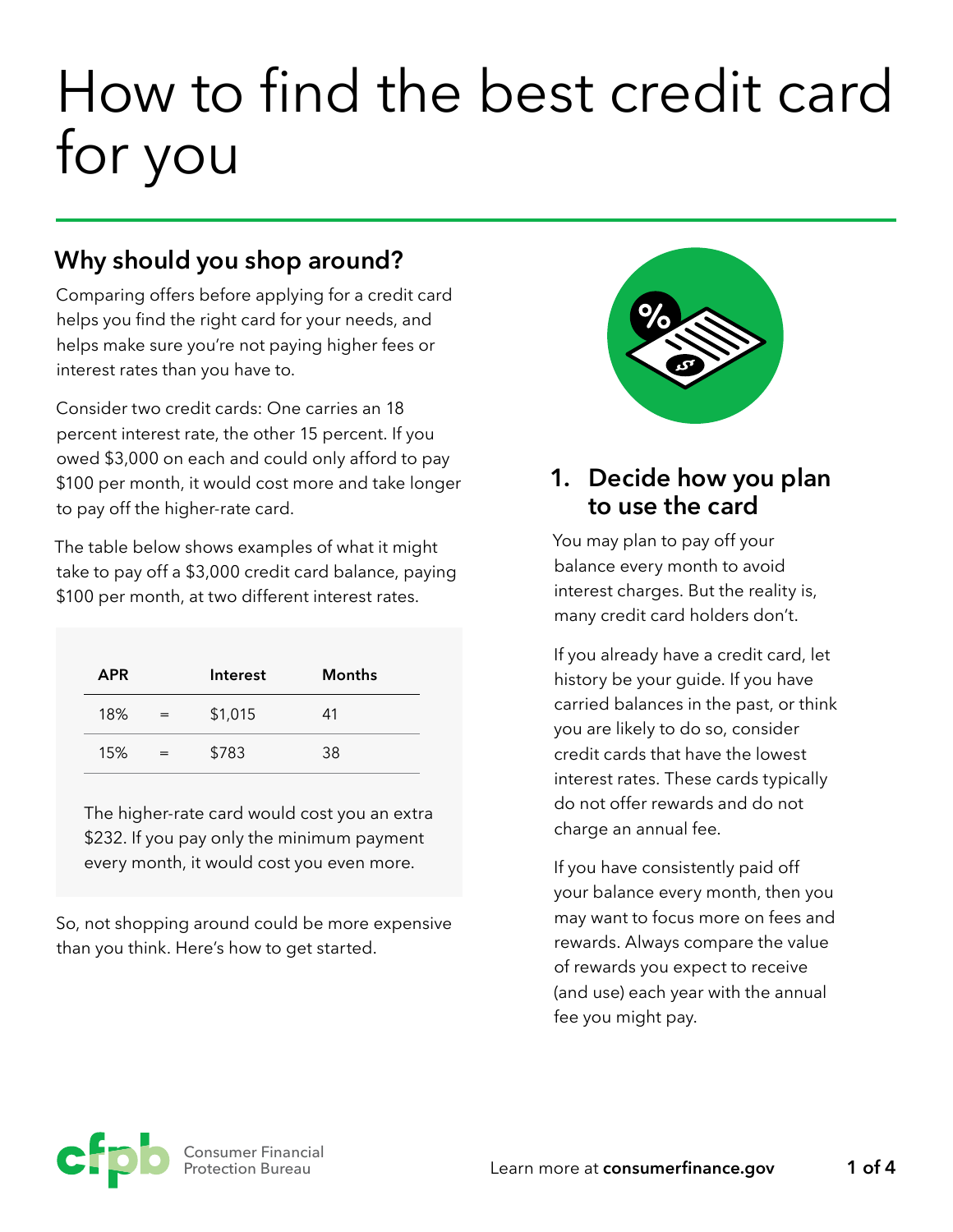

#### **2. Know what to compare**

**APR** Sometimes a credit card offer lists several rates or a range of rates, and you won't know the rate you'll get until after you're approved. Would you still want the card if you had to pay the higher advertised rates?

**Fees** Compare the fees listed for each card. Common fees include a cash advance fee, a latepayment fee, and for some cards, an annual fee.

**APR for balance transfers** If you plan to transfer your balance from one card to another, compare the interest rate you are paying now with the rate you'll pay on the new card after the introductory rate, plus any balance transfer fee.

**Penalty APR** Check for a penalty APR. The offer must tell you what the penalty rate is, what triggers it, and how long it would last.



## **3. Shop around and ask for better deals**

Start your search for a new card at your bank or credit union. Your existing relationship may qualify you for a better offer.

If you have a credit card and are happy with your service but think you're paying too much in interest and fees, then ask the issuer to match or beat the terms and rate on the new card you're considering.

Next, compare the offers with others you've received at home or have seen online.

Only apply for the credit you need. Applying for too many cards over a short period can lower your credit scores.



## **4. Transfer your account with care**

Most credit cards charge a fee to transfer your balance. So even though a zero percent interest rate on balance transfers may sound appealing, it may not be free. Some credit card companies charge a one-time fee of 3 to 5 percent of the balance you're transferring.

When you move your account, don't close your old account right away. Continue to make at least the minimum payment while you're waiting for the balance to transfer to the new card.

If you transfer your balance to a new card, and you feel you've made a mistake after reviewing your disclosures, you can generally change your mind if you act within 10 days after the credit card company sends your account opening disclosures. Contact the credit card company as soon as possible if you think you've made a mistake.

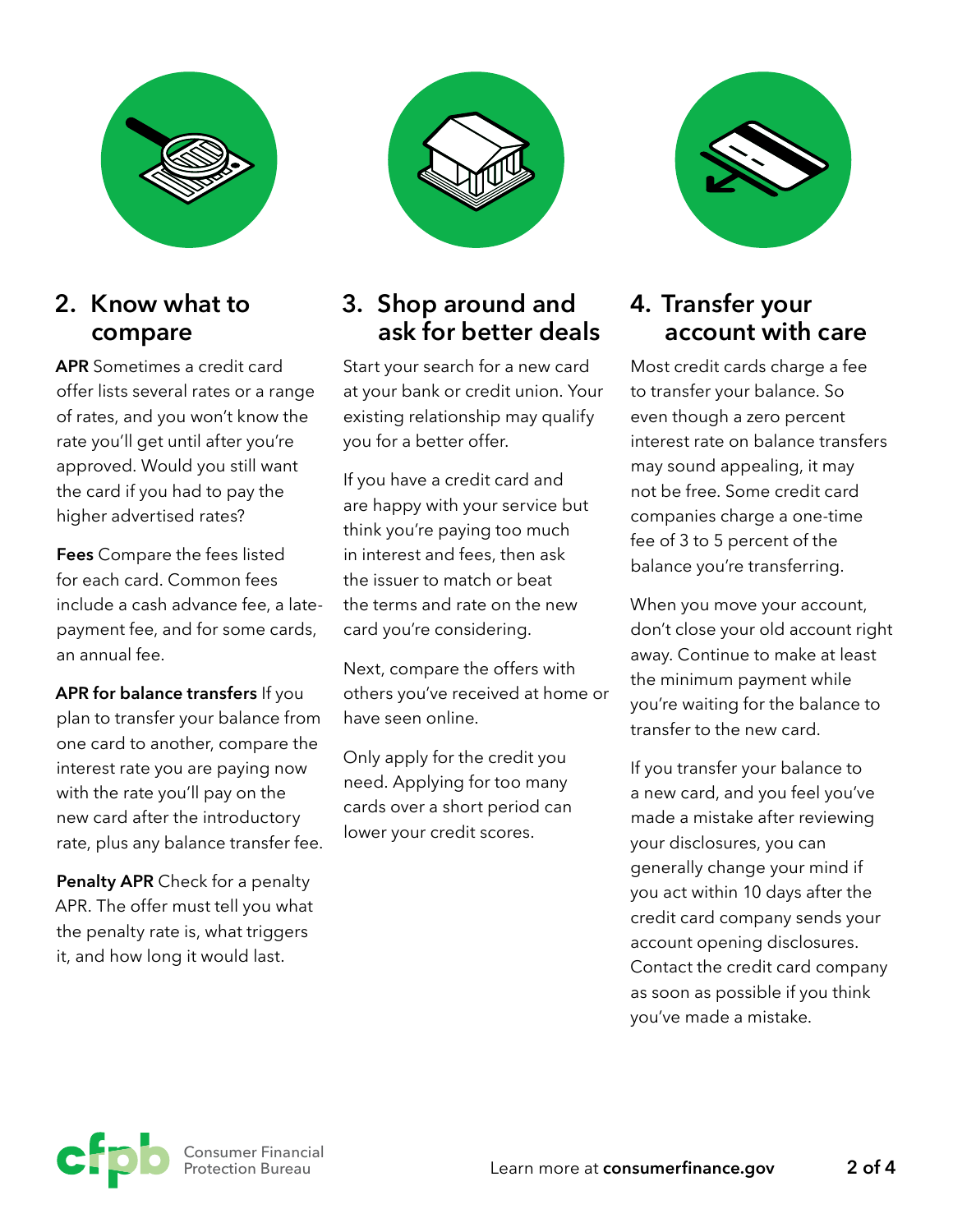# **Credit card terms to know**

**APR** For credit cards, the annual percentage rate (APR) is the cost of credit expressed as a yearly interest rate.

**Annual fee** A yearly fee that may be charged for having a credit card. Some card issuers assess the fee in monthly installments. Some cards do not have an annual fee.

**Balance** The amount owed on the account, including the charges, interest, and fees owed.

**Balance transfer fee** A fee charged when you transfer your balance from one card to another. It may be a flat fee or a percentage of the transfer. Some cards charge zero percent interest on balance transfers, but if there is a transfer fee, that means the transfer is not free.

**Credit limit** The maximum amount that may be borrowed on a credit card. Some credit card advertisements offer a credit limit up to a certain amount – but you may not qualify for the maximum. Experts recommend keeping your use of credit to less than 30% of your credit limit, to avoid lowering your credit scores and making it more expensive to borrow in the future.

**"Go-to" rate** Interest rate you are charged after the introductory or promotional rate.

**Grace period** The number of days you have to pay your bill in full before an interest charge is assessed on purchases.

**Introductory or promotional APR** Your card may have a lower APR during an introductory or promotional period and a higher "go-to" rate after that period ends. Under federal law, the introductory period must last at least six months, and the credit card company must tell you what your rate will be after the introductory period expires.

**Penalty APR** The APR charged on new transactions if you trigger the penalty terms in your credit card contract, for example by paying late, going over your credit limit, or bouncing a payment check. Penalty rates usually are higher than your standard or introductory rates. If you become more than 60 days late, the penalty APR may be applied to your existing balance.

**Penalty fees** Fees charged if you violate the terms of your cardholder agreement or other requirements related to your account. For example, your credit card company may charge a penalty fee if you make a late payment or if you exceed your credit limit.

## **When your rates can rise**

Most credit cards have interest rates that change based on overall interest rates in the economy. This means that when interest rates rise generally, the interest rate you pay on your credit card purchases also increases.

Otherwise, credit card companies cannot raise your rate for the first 12 months after you open your account, unless:

- There is an introductory rate (introductory rates must last at least six months) or
- You are more than 60 days late paying your bill

Your rates can go up at any time after the first year, but the credit card company must notify you about the change in advance.